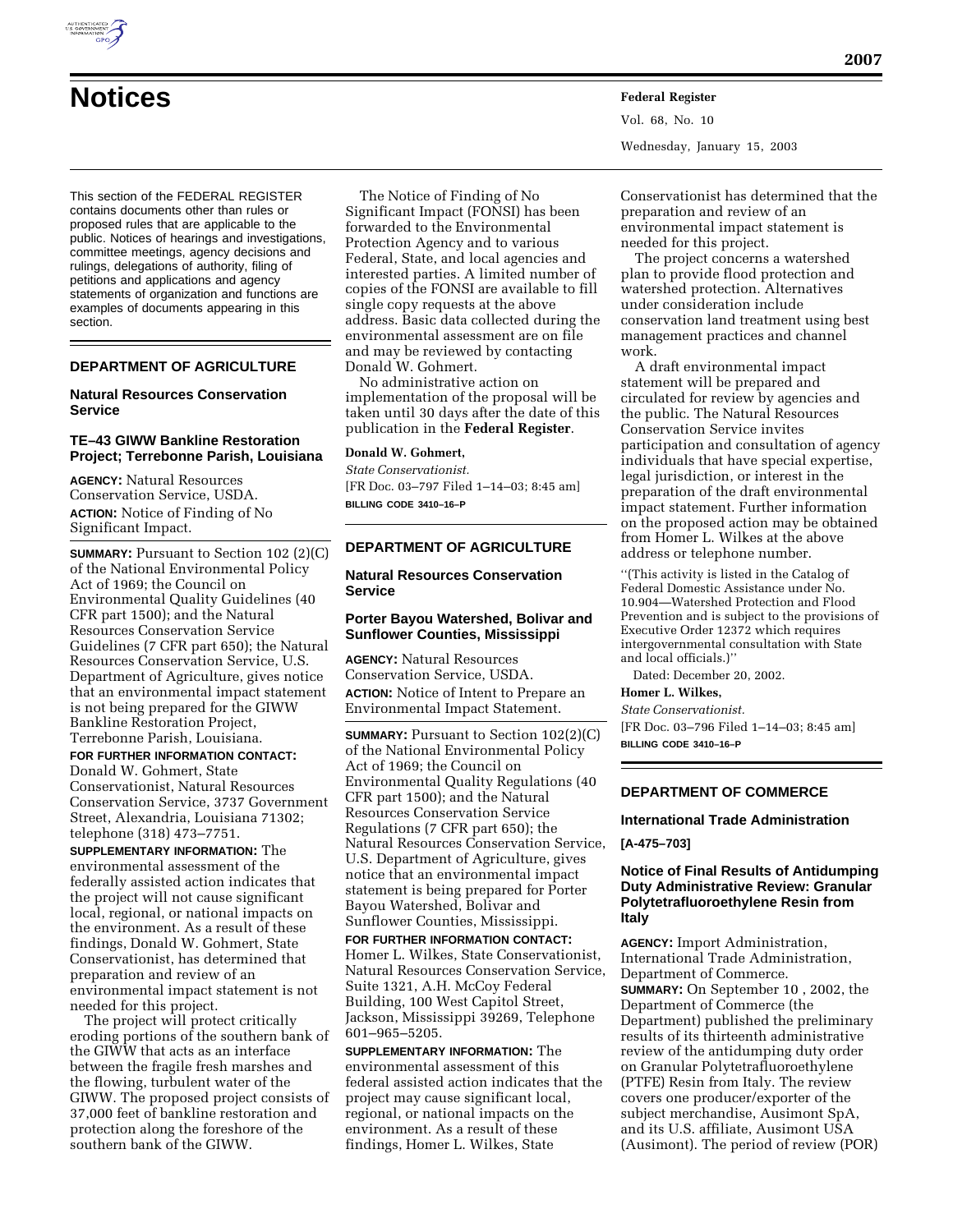is August 1, 2000, through July 31, 2001. Based on our analysis of comments received, these final results differ from the preliminary results. The final results are listed below in the Final Results of Review section.

**EFFECTIVE DATE:** January 15, 2003.

**FOR FURTHER INFORMATION CONTACT:** Vicki Schepker or Keith Nickerson, at (202) 482–1756 or (202) 482–3813, respectively; AD/CVD Enforcement, Office V, Group II, Import Administration, International Trade Administration, U.S. Department of Commerce, 14th Street & Constitution Avenue, NW, Washington, D.C. 20230. **SUPPLEMENTARY INFORMATION:**

# **Background**

On September 10, 2002, the Department published in the **Federal Register** the preliminary results of the thirteenth administrative review of the antidumping duty order on PTFE resin from Italy. *See Notice of Preliminary Results of Antidumping Duty Administrative Review: Granular Polytetrafluoroethylene Resin from Italy*, 67 FR 57376 (September 10, 2002) (*Preliminary Results*). On September 17, 2002, we received from Ausimont its response to sections B and D of the supplemental questionnaire.

We invited parties to comment on the *Preliminary Results*. On October 10, 2002, we received case briefs from both the petitioner, E.I. Dupont de Nemours & Company (Dupont) and Ausimont. On October 17, 2002, we received rebuttal briefs from both Dupont and Ausimont. The Department rejected, and requested resubmission of, DuPont's rebuttal brief on October 28, 2002, because that brief advanced a new argument not present in the petitioner's case brief and not responsive to arguments in the respondent's case brief. The petitioner resubmitted its rebuttal brief on November 1, 2002. Additionally, on October 31, 2002, the Department issued a second supplemental questionnaire to Ausimont. Ausimont submitted its response to this questionnaire on November 14, 2002, and the petitioner submitted comments on Ausimont's response on November 25, 2002.

A public hearing was held on December 9, 2002, at which the parties discussed the issues contained in the case and rebuttal briefs, as well as Ausimont's second supplemental questionnaire response and the petitioner's November 25, 2002, comments.

#### **Scope of the Review**

The product covered by this review is granular PTFE resin, filled or unfilled.

This order also covers PTFE wet raw polymer exported from Italy to the United States. *See Final Affirmative Determination; Granular Polytetrafluoroethylene Resin from Italy*, 58 FR 26100 (April 30, 1993). This order excludes PTFE dispersions in water and fine powders. During the period covered by this review, such merchandise was classified under item number 3904.61.00 of the Harmonized Tariff Schedule of the United States (HTS). We are providing this HTS number for convenience and U.S. Customs purposes only. The written description of the scope remains dispositive.

#### **Analysis of Comments Received**

All issues raised in the case briefs, and post-briefing submissions, by parties to this administrative review are addressed in the ''Issues and Decision Memorandum'' (*Decision Memorandum*) from Bernard T. Carreau, Deputy Assistant Secretary, Import Administration, to Faryar Shirzad, Assistant Secretary for Import Administration, dated January 8, 2003, which is hereby adopted by this notice. Attached to this notice, as an appendix, is a list of the issues which parties have raised and to which we have responded in the *Decision Memorandum*. Parties can find a complete discussion of all issues raised in this review and the corresponding recommendations in this memorandum, which is on file in the Central Records Unit (CRU), Room B-099 of the main Commerce building. In addition, a complete version of the *Decision Memorandum* can be accessed directly on the Web at ia.ita.doc.gov. The paper copy and the electronic version of the *Decision Memorandum* are identical in content.

# **Changes Since the Preliminary Results**

Based on our analysis of comments received, we made the following adjustments to the calculation methodology in determining the final dumping margins in the proceeding: • We were unable to calculate the margin for a substantial quantity of unreported further manufactured sales and, therefore, we applied adverse facts available to the quantity of unreported sales. *See* Comment 1 of the *Decision Memorandum*.

• In calculating both the costs of production for the cost test and the constructed export price (CEP) profit ratio, we used a general and administrative (G&A) expenses rate based on adverse facts available. *See* Comment 2 of the *Decision Memorandum*.

• We treated home market ''off spec'' sales, which were reported after the

preliminary results, as non-prime merchandise, and did not compare them to U.S. sales of prime merchandise. *See* Comment 4 of the *Decision Memorandum*.

• For home market sales with missing inland freight expenses, as facts available, we applied the freight expense from the most similar sale in terms of customer, product, quantity and destination. *See Final Results Calculation Memorandum* to Constance Handley from Vicki Schepker and Keith Nickerson, dated January 8, 2003, (*Calculation Memorandum*) also on file in the CRU.

• We used Ausimont's POR costs, reported after the preliminary results, in the final results calculation. *See Calculation Memorandum*.

• For further manufactured sales, we used the revised further manufacturing costs provided in Ausimont's November 14, 2002, supplemental questionnaire response. *See* Comment 6 of the *Decision Memorandum*.

• We made adjustments to packing, variable and total cost, and indirect selling expense variables, where appropriate, to reflect proper currencies and units of measure. *See Calculation Memorandum*.

These adjustments are discussed in the *Decision Memorandum* and in the *Calculation Memorandum*.

# **Facts Available**

Section 776(a)(2) of the Act provides that ''if an interested party or any other person (A) withholds information that has been requested by the administering authority; (B) fails to provide such information by the deadlines for the submission of the information or in the form and manner requested, subject to subsections (c)(1) and (e) of section 782; (C) significantly impedes a proceeding under this title; or (D) provides such information but the information cannot be verified as provided in section 782(i), the administering authority shall, subject to section 782(d), use the facts otherwise available in reaching the applicable determination under this title.'' In addition, section 776(b) of the Act provides that, if the Department finds that an interested party ''has failed to cooperate by not acting to the best of its ability to comply with a request for information,'' the Department may use information that is adverse to the interests of the party as the facts otherwise available. The statute also provides that such an adverse inference may be based on secondary information, including information drawn from the petition, a final determination in an investigation, any previous administrative review, or any other